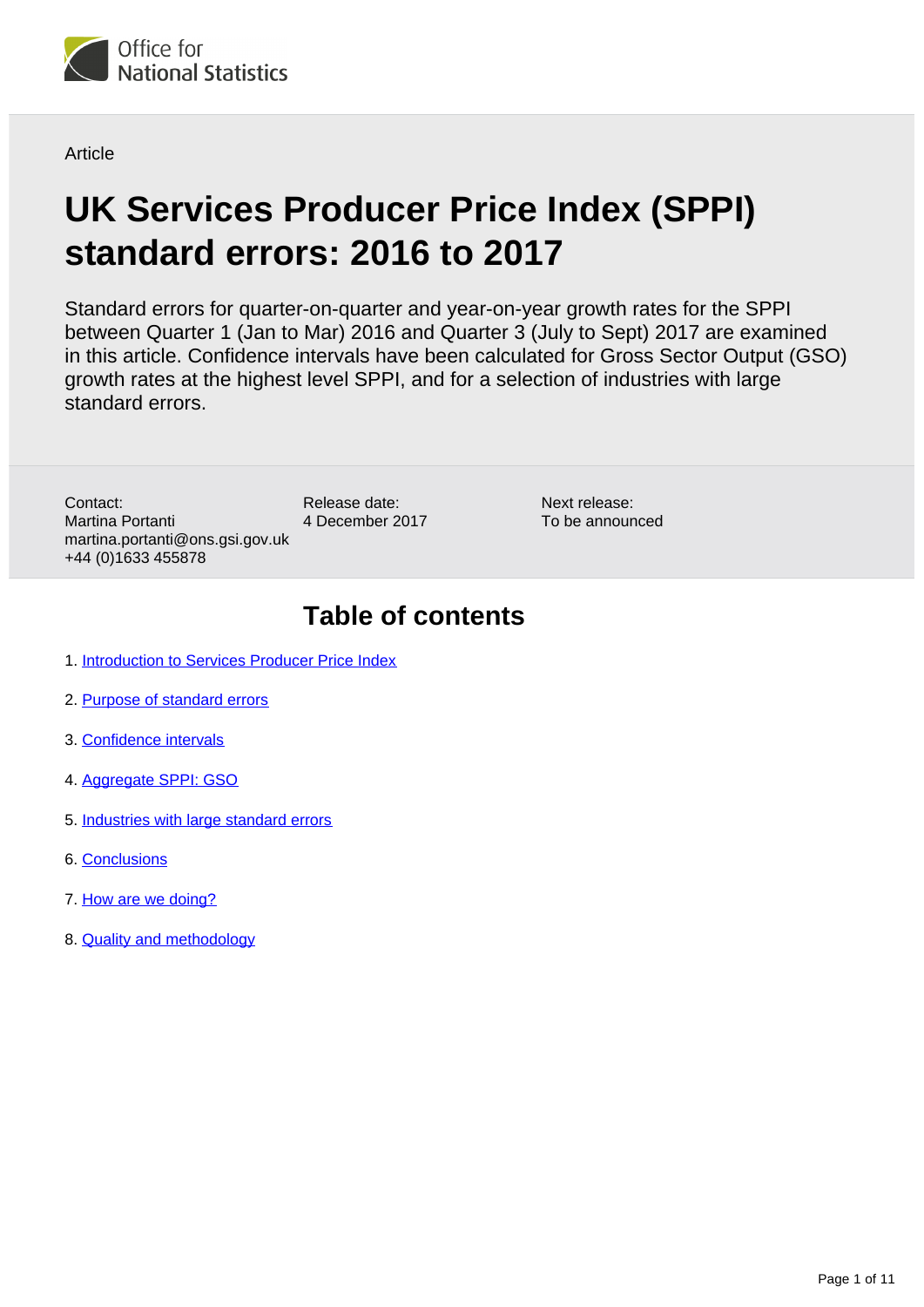## <span id="page-1-0"></span>**1 . Introduction to Services Producer Price Index**

The Services Producer Price Index (SPPI) provides a measure of inflation for the UK services sector. It is constructed from a statutory quarterly survey, which measures changes in the price received for selected services provided by UK businesses to other UK businesses and government. Individual SPPIs are available, which provide information on price change for a selection of services industries. These individual price indices are also aggregated together to create a services industry SPPI with limited coverage (it does not provide full coverage of the "services sector").

The services sector is estimated to account for around 78% of the UK economy based on its weight in gross domestic product (GDP). We do not produce an index for every industry in the services sector and so the SPPI is a partial, best estimate, of the overall inflation to UK businesses in the services sector.

## <span id="page-1-1"></span>**2 . Purpose of standard errors**

If the SPPI was based on a census of every business in the UK services sector and every survey was returned correctly and on time, then the true values of price movements would be known. However, since the SPPI is based on a sample of UK businesses, it means that the SPPI is an estimate of the population price movements and is subject to sampling variability. This means that if a different set of businesses had been sampled, then a different estimate would have resulted. Exactly how much these would differ, by taking different samples, cannot be measured directly but is approximated using a standard error (calculated as the square root of the variance of the estimate).

The standard error is the estimated standard deviation or measure of variability in the sampling distribution of a statistic. Thus, standard errors can be used to determine the spread of price movements and is an important way to assess the accuracy of a price index. The lower the standard error for a given price index, the more likely it is that the estimated index is close to the true value for the price index had all UK businesses been included.

## <span id="page-1-2"></span>**3 . Confidence intervals**

A confidence interval is an estimated range of values that lie around a sample estimate. This range identifies the likely values for the population value, defined by a specified probability. Confidence intervals for this publication are produced at the 95% level (noted as CI95%; represented as vertical bars). This means that if 100 samples were taken, then we would expect the true population parameter to fall between the upper and lower bounds 95 times.

## <span id="page-1-3"></span>**4 . Aggregate SPPI: GSO**

This section includes summary information of the top-level SPPI gross sector output (GSO) year-on-year and quarter-on-quarter standard errors for the growth rates between Quarter 1 (Jan to Mar) 2016 and Quarter 3 (July to Sept) 2017. The annual and quarterly percentage index changes with associated CI95% were plotted for each period. Table 1 showcases the quarterly and annual growth with a corresponding estimate of the standard errors computed for these periods.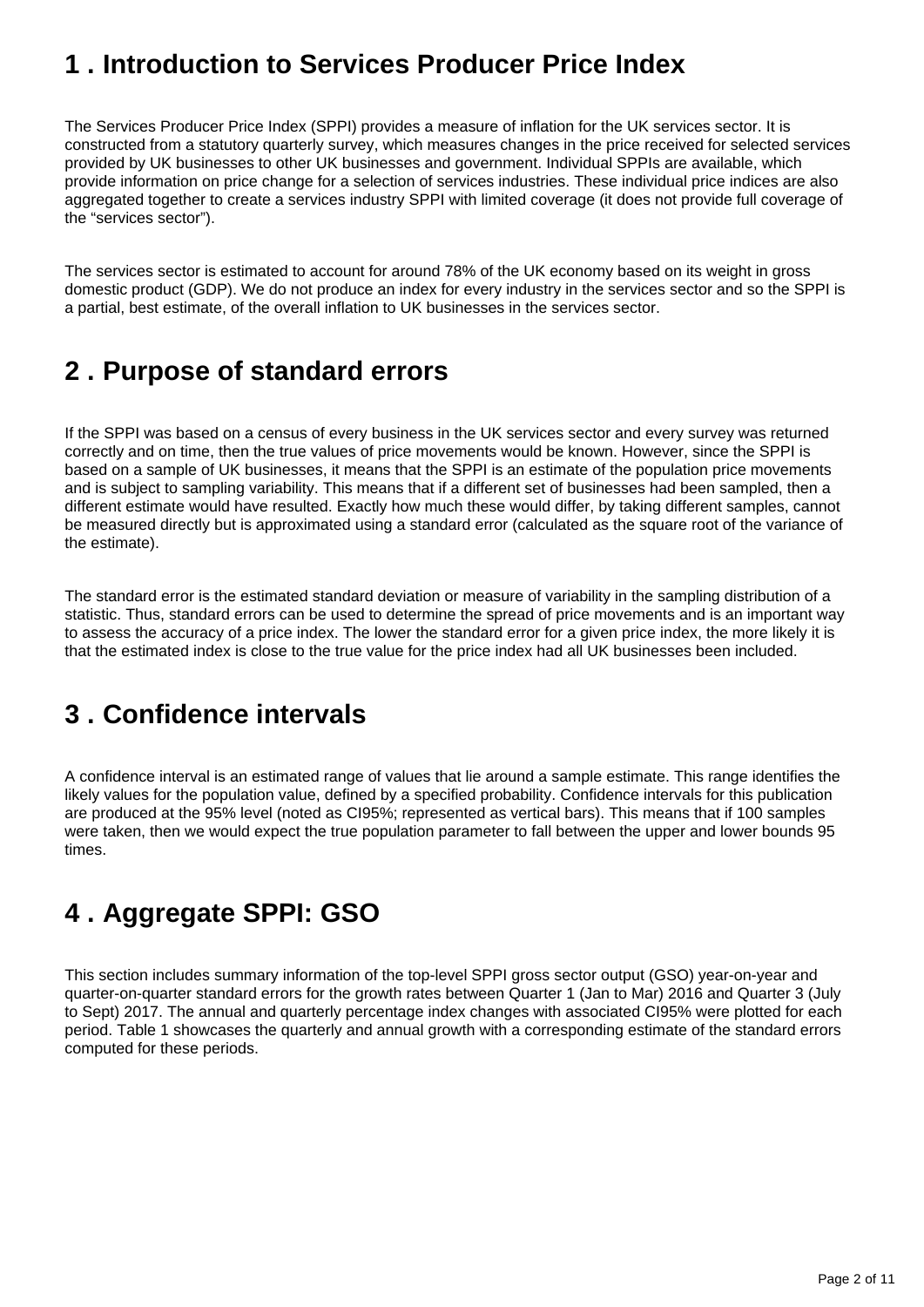|  |  | Table 1: Standard errors of the quarterly and annual growth in the aggregate SPPI |  |
|--|--|-----------------------------------------------------------------------------------|--|
|--|--|-----------------------------------------------------------------------------------|--|

#### 2010=100, SIC2007

|                        | Percentage change<br>over quarter | Quarter-on-quarter<br>standard error | Percentage change<br>over year | Year-on-year<br>standard error |
|------------------------|-----------------------------------|--------------------------------------|--------------------------------|--------------------------------|
| 2016<br>Q <sub>1</sub> | 0.5                               | 0.2                                  | 1.3                            | 0.3                            |
| Q2                     | 0.6                               | 0.2                                  | 1.5                            | 0.4                            |
| Q3                     | 0.2                               | 0.2                                  | 1.6                            | 0.4                            |
| Q4                     | 0.0                               | 0.4                                  | 1.2                            | 0.6                            |
| 2017<br>Q <sub>1</sub> | 0.4                               | 0.3                                  | 1.1                            | 0.1                            |
| Q2                     | 0.5                               | 0.6                                  | 1.0                            | 0.2                            |
| Q3                     | 0.5                               | 0.2                                  | 1.3                            | 0.6                            |

Source: Office for National Statistics

Notes:

1. The aggregate SPPI is an aggregate of the individual industry level SPPIs (excluding Financial intermediation). It does not provide full coverage of the service sector.

2. The Gross Sector series is calculated using weights based on sales from all transactions in the UK to UK businesses and government.

3. Not all of the industry-level SPPIs used to construct the aggregate SPPI are National Statistics.

4. Q1 represents Quarter 1 (January to March); Q2 represents Quarter 2 (April to June); Q3 represents Quarter 3 (July to September); Q4 represents Quarter 4 (October to December).

CI95% showed that initially, the top level SPPI (GSO) annual growth had standard errors that gradually increased in a consistent manner up to Quarter 4 (Oct to Dec) 2016, but by Quarter 1 2017, the index change possessed the lowest standard error for the period examined (Figure 1). A rather small increase in the standard error was observed in the following quarter, but a sharp increase was detected by Quarter 3 2017.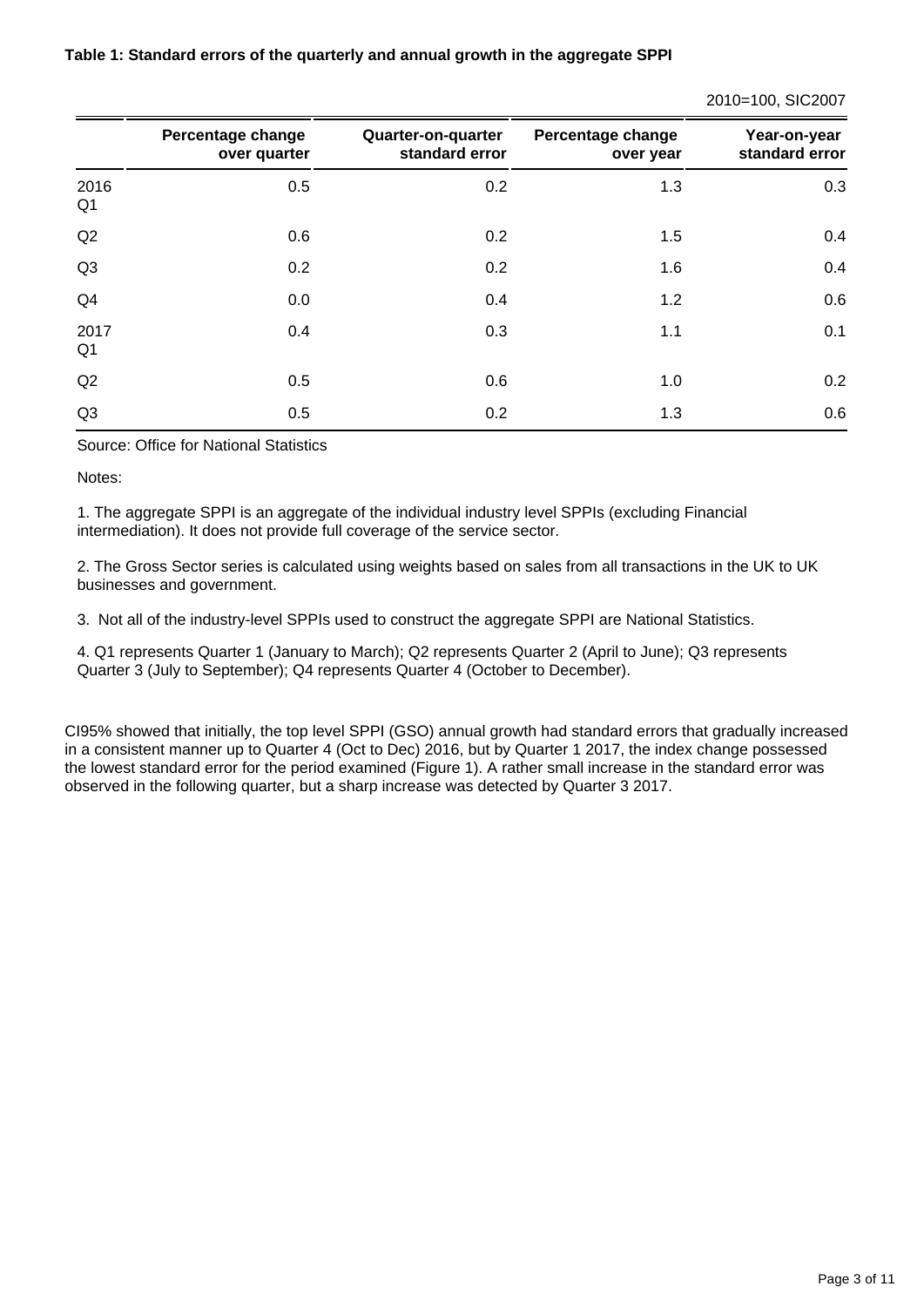#### **Figure 1: SPPI all services, gross sector output (GSO) – annual growth (quarter on same quarter previous year) with CI95%**

**UK, Quarter 1 (Jan to Mar) 2016 to Quarter 3 (July to Sept) 2017**



By contrast, the standard errors of quarterly growth for the aggregate SPPI (GSO) were highest in Quarter 2 (Apr to June) of 2017, which is conveyed by the CI95% shown in Figure 2. Standard errors started off relatively small in this seven-quarter period and in general a gradual increase in standard errors was observed, reaching the largest value in Quarter 2 2017, but diminishing by the next quarter.

#### **Figure 2: SPPI all services, gross sector output (GSO) – Quarterly growth with CI95%**



**UK, Quarter 1 (Jan to Mar) 2016 to Quarter 3 (July to Sept) 2017**

**Cuarterly index movement**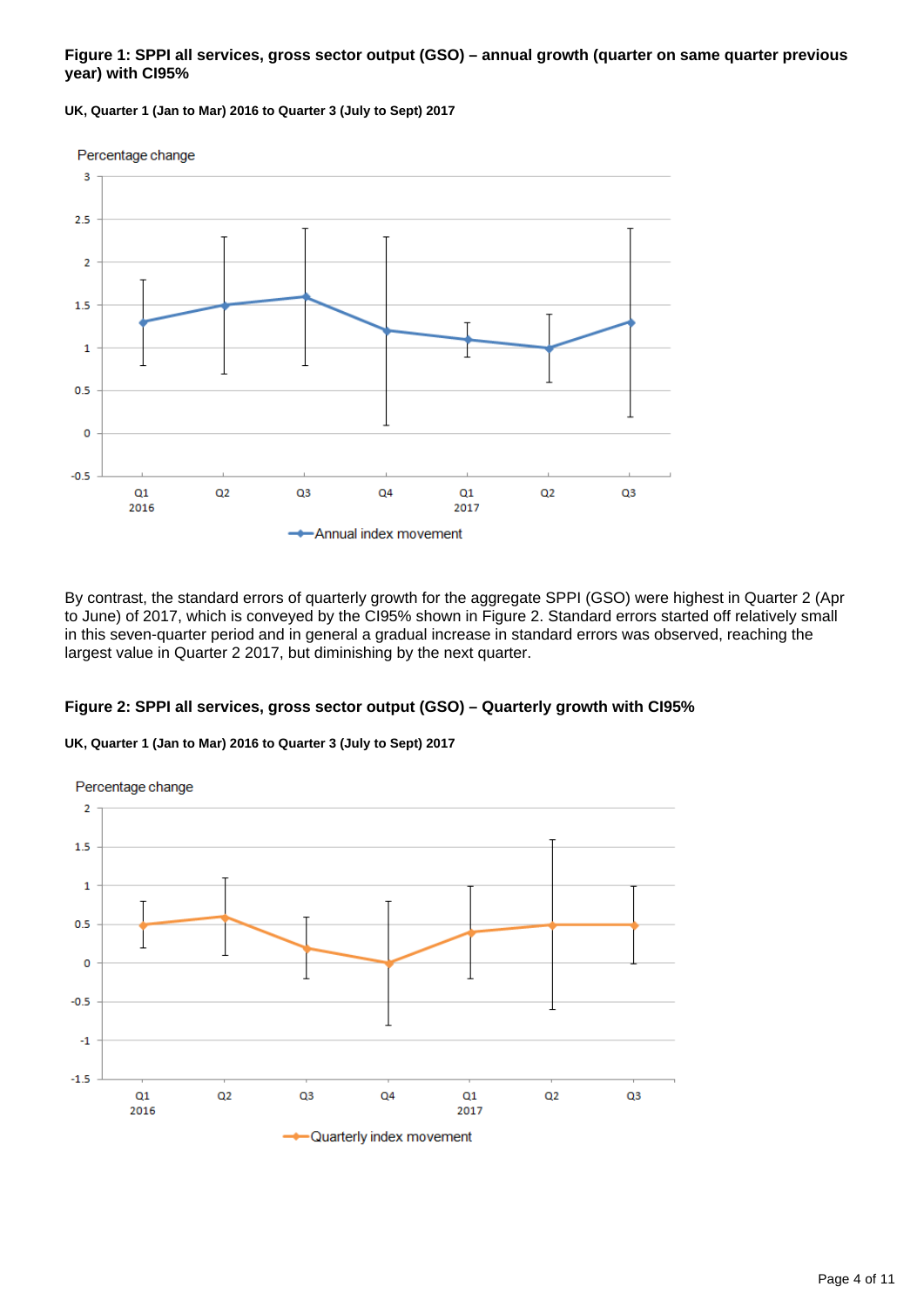The median of the annual and quarterly standard errors over this period examined were found to be 0.4 and 0.2 respectively. Both values are relatively low, suggesting that the published growth rates of the annual and quarteron-quarter SPPI movements are a reasonable estimator of the true population values.

## <span id="page-4-0"></span>**5 . Industries with large standard errors**

Standard errors for all industries can be found in the [Services Producer Prices Index Standard Errors Data](https://www.ons.gov.uk/economy/inflationandpriceindices/datasets/servicesproducerpricesindexstandarderrors) for Quarter 3 2017 dataset.

Consistent with the [previous SPPI standard errors publication](https://www.ons.gov.uk/releases/ukservicesproducerpriceindexsppi2012to2016), industries with the largest standard error for their price movements are commercial vehicle ferries, hotels, and advertising services. CI95% have been calculated for each of these in this section.

### **Commercial vehicle ferries**

This services industry currently comprises 15 service items and as a result the price growth of individual items can be highly influential at the industry level. This introduces the potential for large standard errors if the growth recorded for an individual item (that is, price quote) deviates from the general trend of other service items within an industry.

Some companies in this industry review their prices on an annual basis. This is usually captured in the prices taken for the first quarter of each year. The first period each year is most likely to have changing prices, which introduces variability into the index. This is readily apparent in Quarter 1 (Jan to Mar) 2016, which showed negative growth coupled with a large standard error for both annual and quarterly data.

While large annual standard errors were observed in this services industry price movement for Quarters 1 and 3 of 2016, a remarkably large standard error was detected in Quarter 4 (Oct to Dec) 2016. This is conveyed in the CI95% shown in Figure 3. Initially, confidence intervals showed a large standard error for the quarterly index change in Quarter 1 2016 (Figure 4), but the standard errors for the succeeding quarters remain relatively small in comparison.

The median of the annual and quarterly standard errors over this seven-quarter period were found to be 6.0 and 0.9 respectively. This large median annual standard error suggests that the published growth rates of annual movements are not a strong estimator for the true population values. This is likely an effect of the propagation of the larger standard error in Quarter 1 2016 and the consequently large quarter-on-quarter growth in Quarter 3 2016. The median quarterly standard error is comparatively smaller, suggesting that quarterly growth values for this index are more reliable estimators of the population values.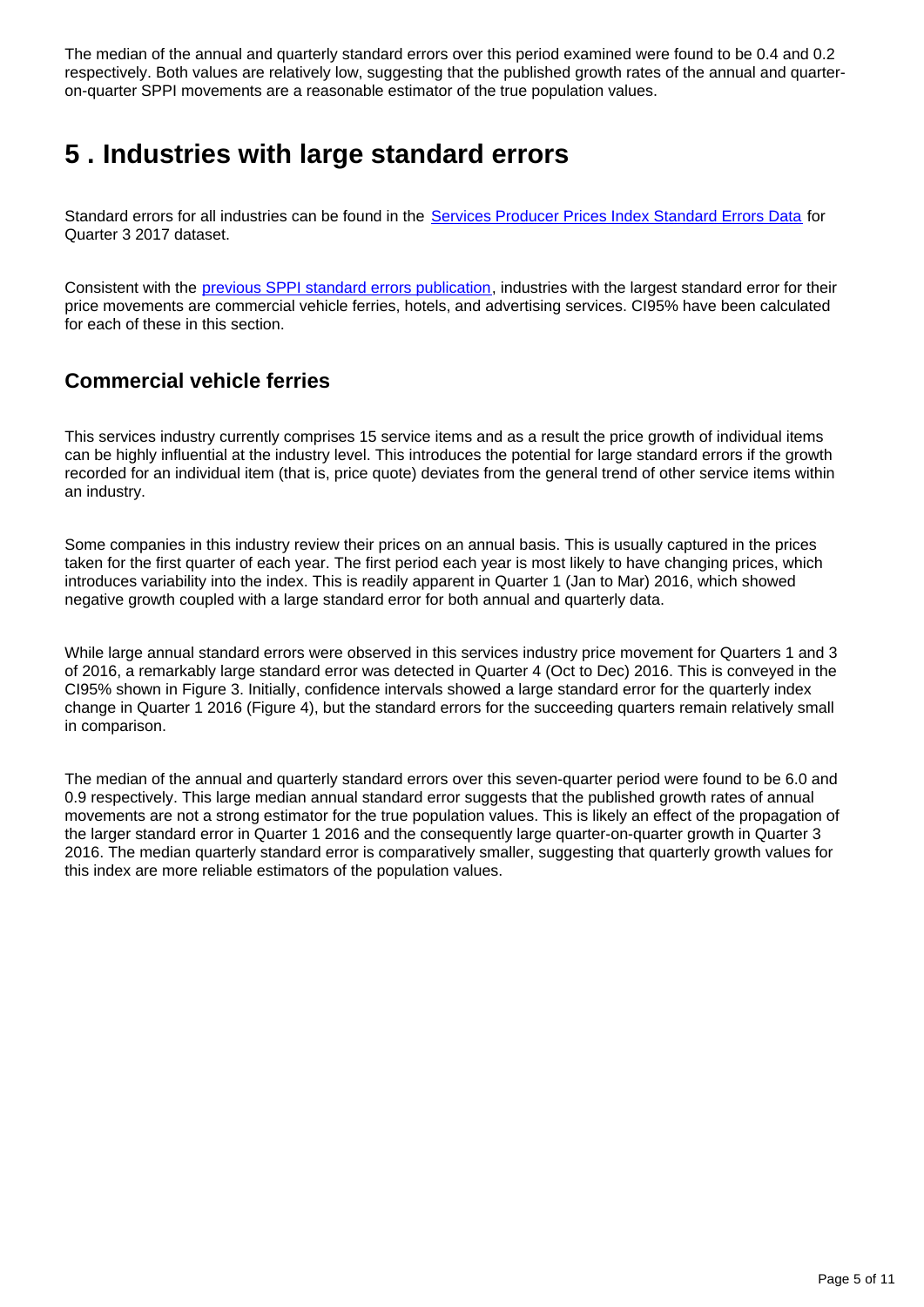#### **Figure 3: Commercial vehicle ferries – annual growth (quarter on same quarter previous year) with CI95%**

**UK, Quarter 1 (Jan to Mar) 2016 to Quarter 3 (July to Sept) 2017**



#### **Figure 4: Commercial vehicle ferries – quarterly growth with CI95%**





### **Hotels**

The hotels industry is known to have a rather volatile price index. This is readily apparent when assessing quarterly growth rates, which exhibits seasonal-dependent bouts in fluctuations. Large positive and negative growth is not an uncommon occurrence for this industry. Notably, due to overall differences in price relatives between hotels in London and those elsewhere in the UK, there is substantial spread of price quote data over a wide range of values, consequently producing large standard errors for the Hotels industry.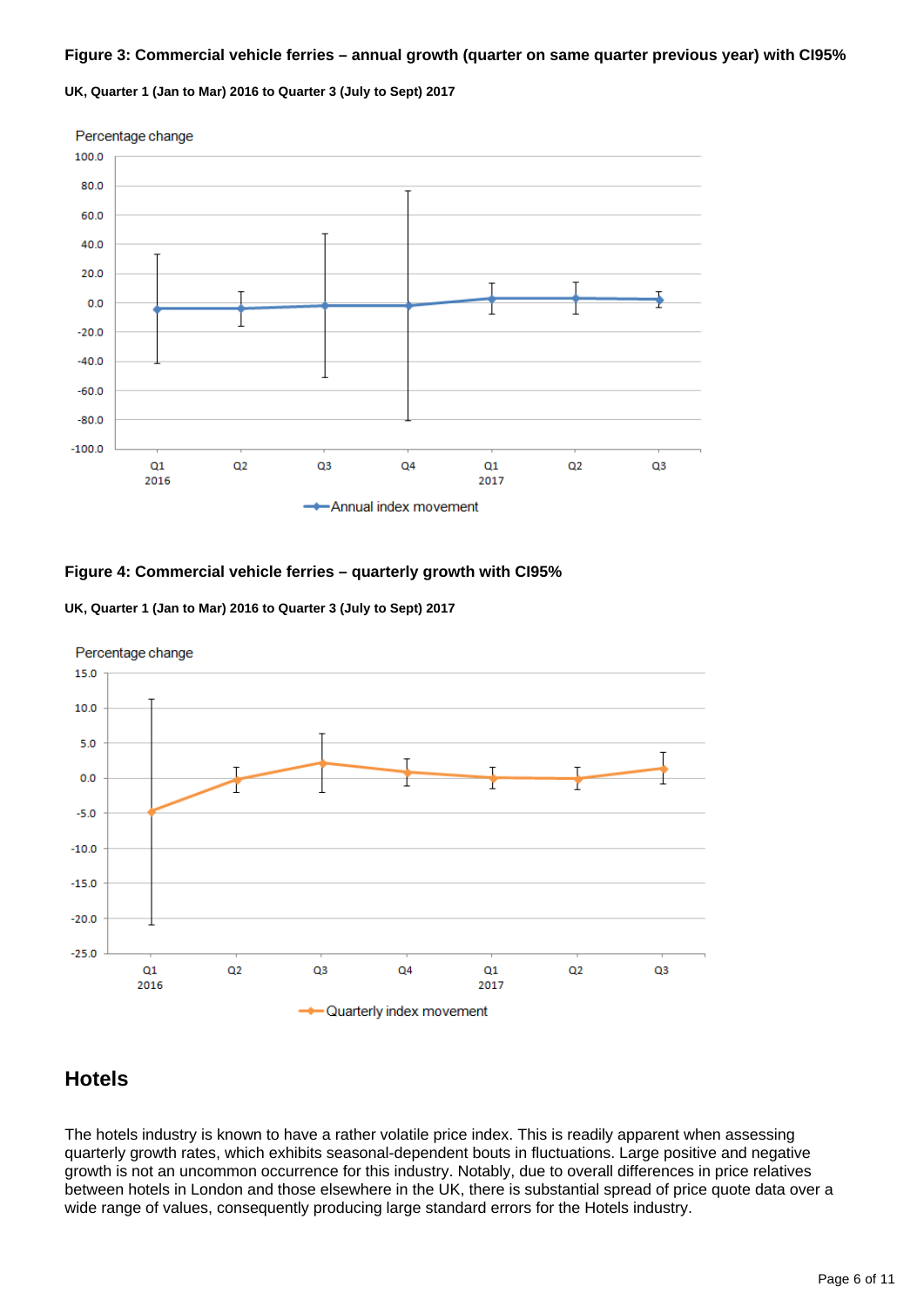Large standard errors for annual growth were observed for all quarters throughout the period examined for hotels, which is especially pronounced in Quarter 2 2017 and Quarter 3 2017 (conveyed by the CI95% shown in Figure 5). The annual median standard error for this seven-quarter period is 9.8, revealing that the index for this service industry is not a precise estimate of the true population values. CI95% in Figure 5 reflect the range in which true values of annual growth may lie.

In general, the standard errors for the quarterly growth rates remained relatively small for this industry, except for two quarters, namely Quarter 1 and Quarter 2 2017. Despite moderate volatility in quarter-on-quarter growth, the median standard error is 1.6 for this seven-quarter period. While this is larger than the quarterly median standard errors of other industries, it is not unexpected given the disparities in location-dependent price quotes coupled with the seasonal nature of this industry. Figure 6 shows the quarterly growth and CI95% around each value.

#### **Figure 5: Hotels (business customers only) – annual growth (quarter on same quarter previous year) with CI95%**



#### **UK, Quarter 1 (Jan to Mar) 2016 to Quarter 3 (July to Sept) 2017**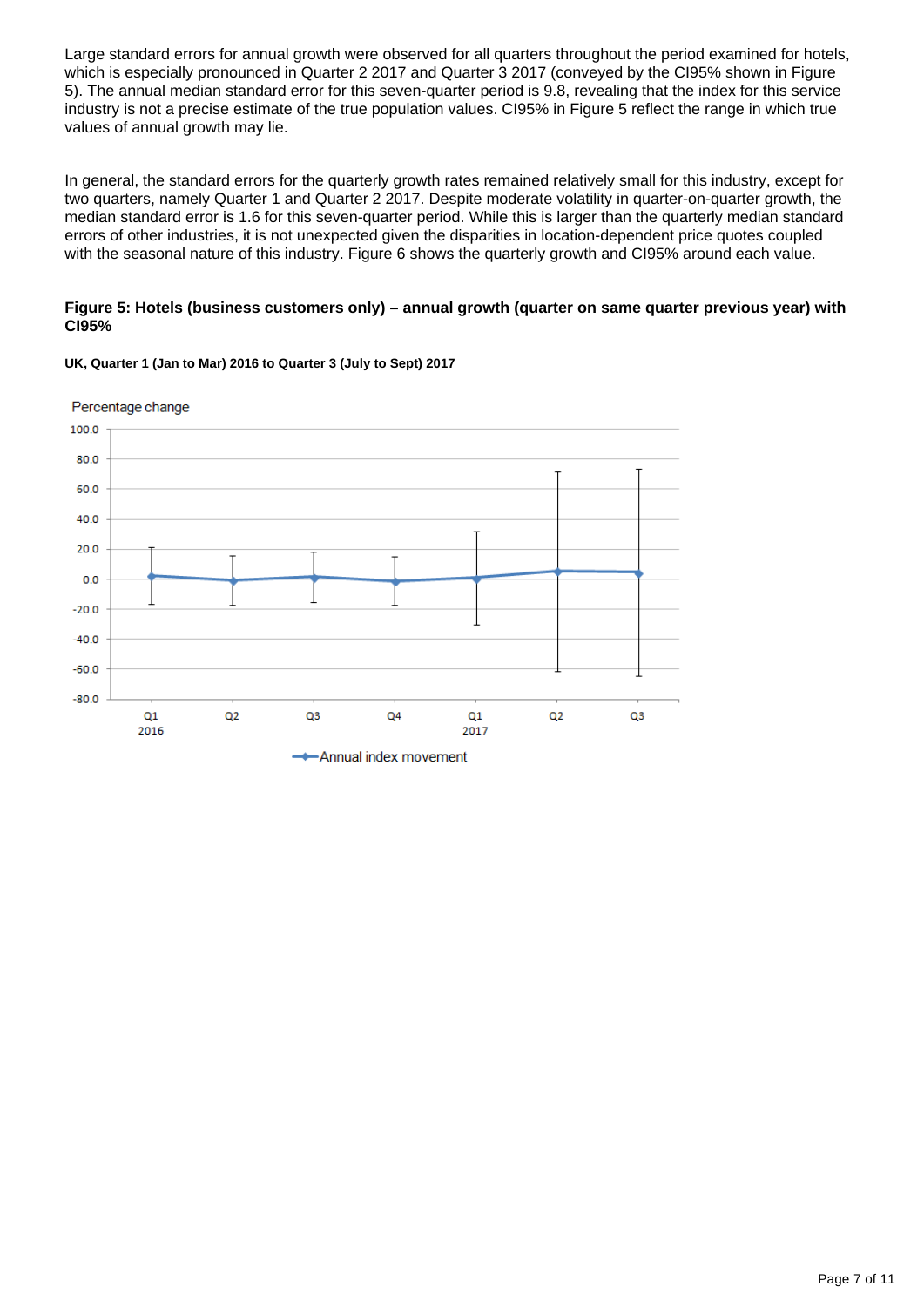#### **Figure 6: Hotels (business customers only) – quarterly growth with CI95%**

#### **UK, Quarter 1 (Jan to Mar) 2016 to Quarter 3 (July to Sept) 2017**



### **Advertising services**

This industry is a time-based series since prices are set on a contract basis within this industry. Without using time-based methods, measuring a price for each specific service would be difficult. Therefore, a proxy service price is generated based on the content of each contract and calculated using the time committed by workers of different grades, to produce a best estimate of the cost of that contract. While this makes different contracts rather comparable, variability in price quotes can be increased.

Consistently large standard errors among the seven quarters evaluated were observed for advertising services, with Quarter 3 2016 possessing the largest standard error (conveyed by the CI95% in Figure 7). The median standard error of the annual growth for the period spanning Quarter 1 2016 and Quarter 3 2017 is 9.2.

The median standard error of quarterly growth of advertising services is 1.7, suggesting that the quarterly growth constitutes a reasonable measure of the true population value. The CI95% (Figure 8) show that a consistent level of accuracy was maintained for each quarter-on-quarter period.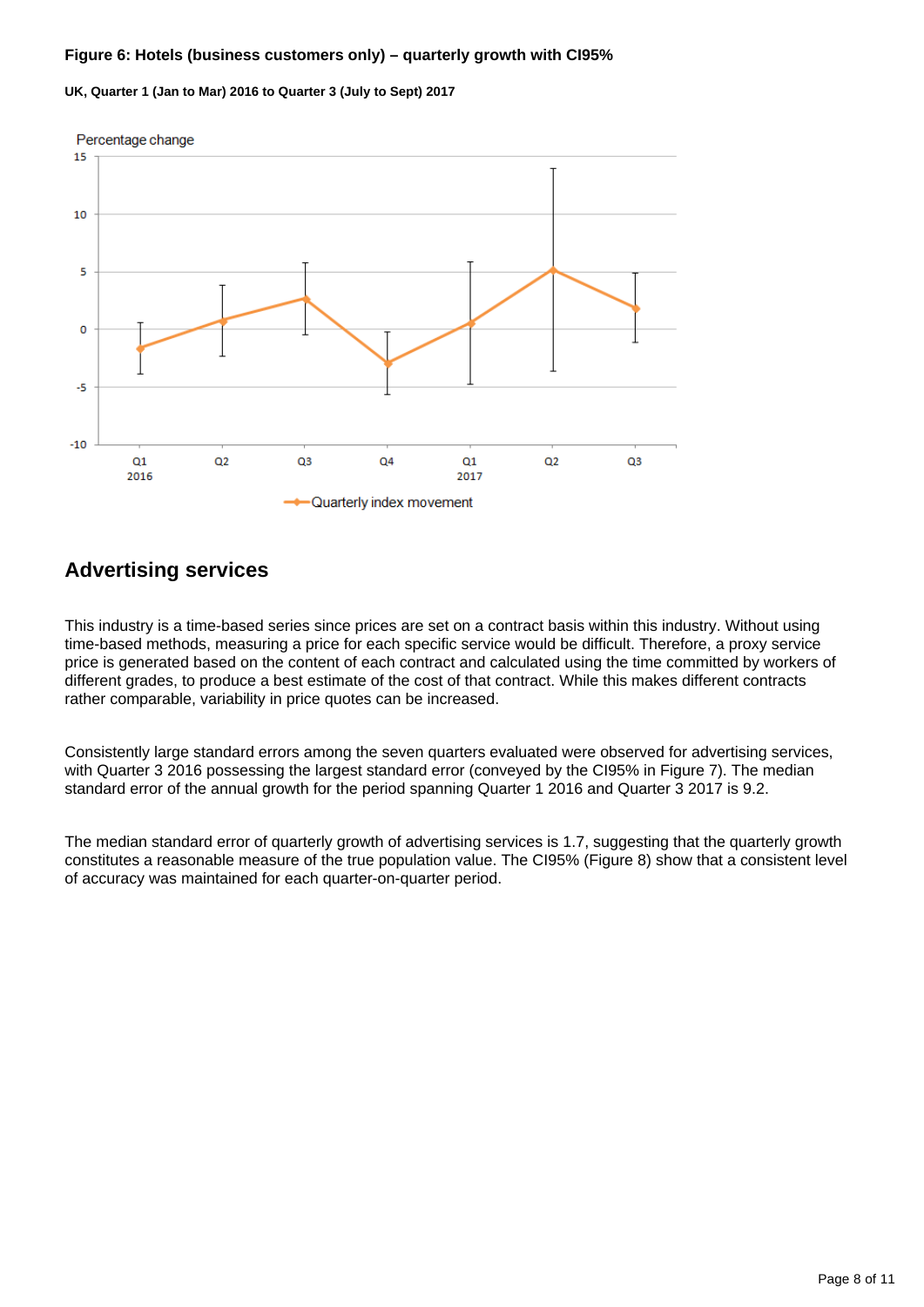#### **Figure 7: Advertising services – annual growth (quarter on same quarter previous year) with CI95%**

**UK, Quarter 1 (Jan to Mar) 2016 to Quarter 3 (July to Sept) 2017**



#### **Figure 8: Advertising services – quarterly growth with CI95%**





## <span id="page-8-0"></span>**6 . Conclusions**

The aggregate SPPI is a relatively precise measure for the true population values, with a seven-quarter median standard error for annual and quarter-on-quarter growths at 0.4 and 0.2 respectively.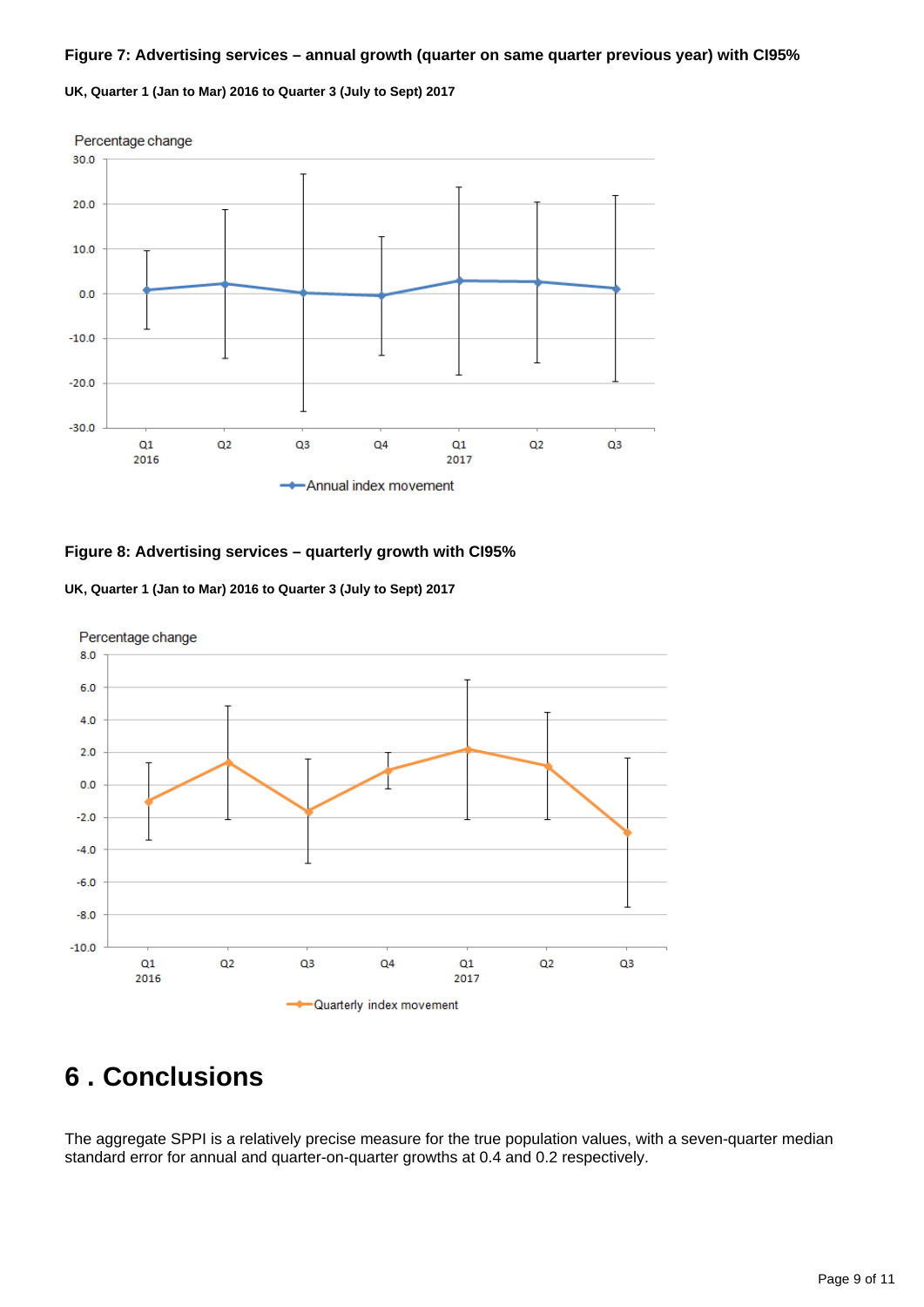In some industries, the annual standard errors are large, indicating that these indices are not very reliable estimators for the annual growth of the population. This is the case for commercial vehicle ferries, hotels, and advertising services. However, it is worth noting that these industries displayed relatively smaller standard errors for their quarterly growths, with median values of 0.9, 1.6, and 1.7 respectively.

With all this in mind, regularly re-examining the methods used in each index composition is a continuous process within Office for National Statistics (ONS). The aim to find powerful and cost-effective ways to optimise data collection is ongoing, to ensure that such indices correspond to the true value of price movements as precisely as possible.

## <span id="page-9-0"></span>**7 . How are we doing?**

We are constantly seeking to improve this release and welcome your feedback to help us achieve this. If you have any comments on the format, layout or content of this release please let us know. We would also be interested in knowing how you use these data to inform your work. Please email us: sppi@ons.gsi.gov.uk

## <span id="page-9-1"></span>**8 . Quality and methodology**

### **Annual standard error independence calculation**

The calculation of standard errors requires a number of assumptions to hold in order for a valid standard error to be produced. The main assumption in the method used to calculate annual standard error is that there is some statistical dependence between the growths of the current period and the preceding period. That is, that the covariance between the quarters are non-zero for some quarters. However, in some industries the growths are uncorrelated, which means the covariance between them is equal to zero. When the growths are uncorrelated the method has been adapted to use this information in the calculation of standard errors.

### **Coverage of SPPI**

The SPPI is a measure of inflation for the UK service sector; however, prices are not collected from Northern Ireland for any of the service industries which are collected as part of the quarterly survey. This is because the Statistics of Trade Act which makes the SPPI survey mandatory does not extend to Northern Ireland. The omission of prices from Northern Ireland means that the SPPI makes the assumption that prices received by companies in Northern Ireland change at the same rate as prices in the rest of the UK.

The SPPI is published quarterly in a [SPPI statistical bulletin](https://www.ons.gov.uk/economy/inflationandpriceindices/bulletins/servicesproducerpriceindices/quarter1jantomar2016).

### **Guidance for users**

The SPPI is calculated on a "business-to-business" basis. This means that only transactions between UK businesses and other UK businesses or government are included. Sales made to customers outside of the UK or to members of the public are excluded.

Statistics in this article are on a gross sector basis unless otherwise stated. This means that they include transactions between UK service sector businesses and all other UK businesses and government.

Indices relate to average prices per quarter. The full effect of a price change occurring within a quarter will only be reflected in the index for the following quarter. All index numbers exclude VAT and are not seasonally adjusted. Since SPPIs exclude VAT, they are not affected by the increase in the standard rate of VAT to 20% from 4 January 2011.